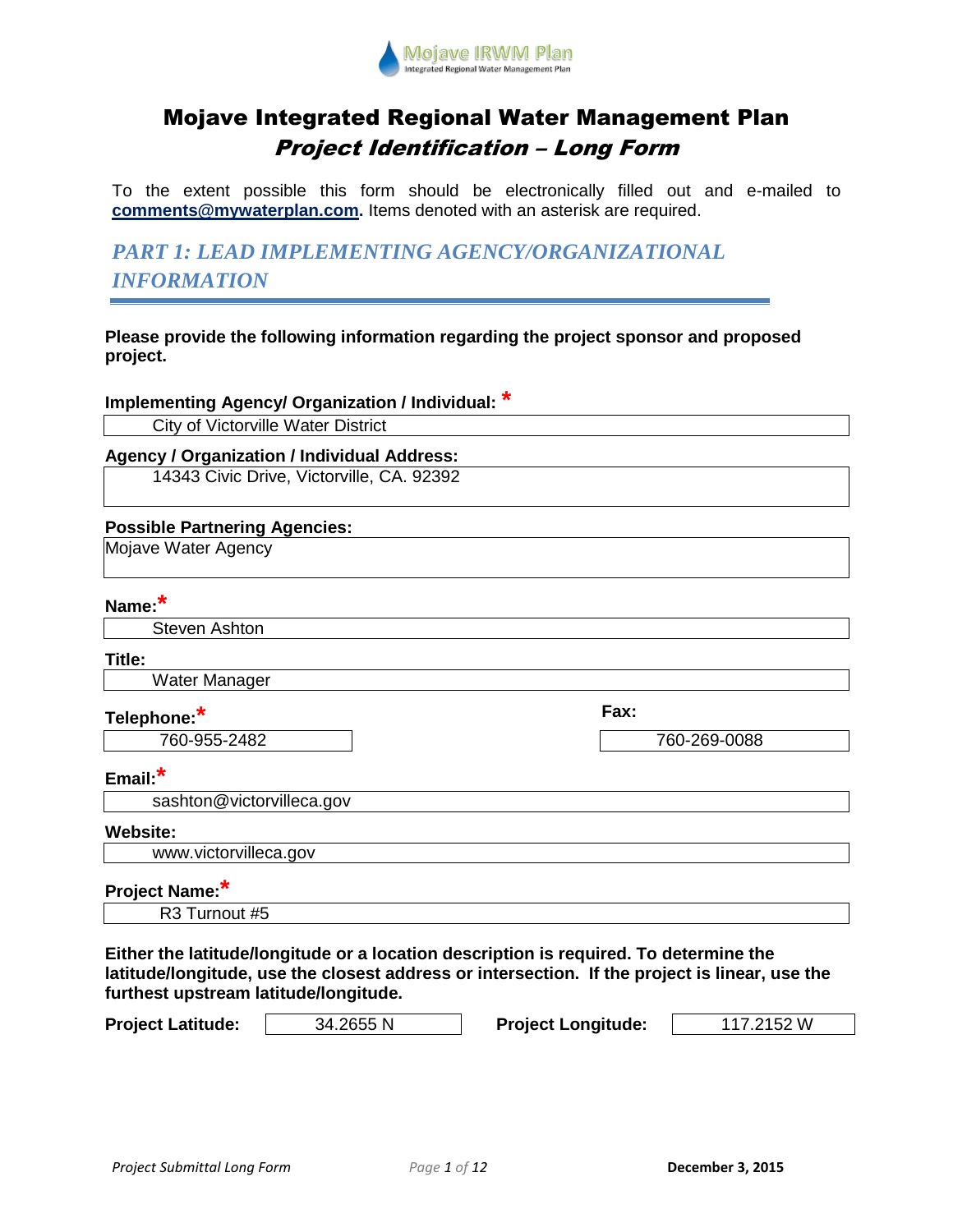

| <b>Location Description:</b> | In the area of Amethyst Rd. and Mesa Road in the City of<br>Victorville. |
|------------------------------|--------------------------------------------------------------------------|
|                              |                                                                          |

**Project Cooperating Agency(ies)/Organization(s)/Individual(s):**

| Mojave Water Agency |
|---------------------|
|                     |
|                     |
|                     |

**Project Status (e.g., new, ongoing, expansion, new phase):** Expansion of R3 Project

**Project Type (e.g., Conceptual, Design, Feasibility Study, Implementable Project, Implementable Program):**

Design

## *PART 2: PROJECT NEED\**

**It is important to understand the need(s) or issue(s) that the proposed project will address and the benefits that it will provide. Information provided in this section defines the need(s) or issue(s) that the proposed project will address and will help to catalog existing need(s) or issue(s) in the Mojave IRWM Region.** 

**Please provide a 1-2 paragraph description of the need(s) or problem(s) that the project will address. As applicable, discuss the water supply need, operational efficiency need, water quality need, or resource stewardship need (e.g. ecosystem restoration, floodplain management) need. Discuss critical impacts that will occur if the proposal is not implemented.** 

The Victorville Water District (VWD) currently has two connections to the R3 Project (TO #3 and TO #6). The City of Adelanto will soon be connecting to R3 TO #7, which is at the same location of TO #6. Currently, due to hydraulic issues, the VWD must keep our Highway 395 storage tanks at approximately mid-level or lower and MWA must keep the R3 west storage tank (Le Panto Tank) full for the VWD to receive adequate flow from TO #6. Hydraulic modeling has shown that once the City of Adelanto connects to TO #7, VWD's ability to receive water from TO #6 will be further substantially impeded.

TO #5 will provide much more flexibility for VWD. At the site of the proposed connection of TO #5 to VWD's system, VWD will be able to utilize R3 water to supplement all of VWD's system. The proposed connection is at the storage tank site serving the highest pressure zone for the previous Victor Valley Water District's system (WID 1) allowing R3 to serve lower zones through PRV's, and a new booster station at the site (currently out to bid) will allow the VWD to be able to utilize R3 water to supplement all of the higher pressure zones of the previous Baldy Mesa Water District (WID 2).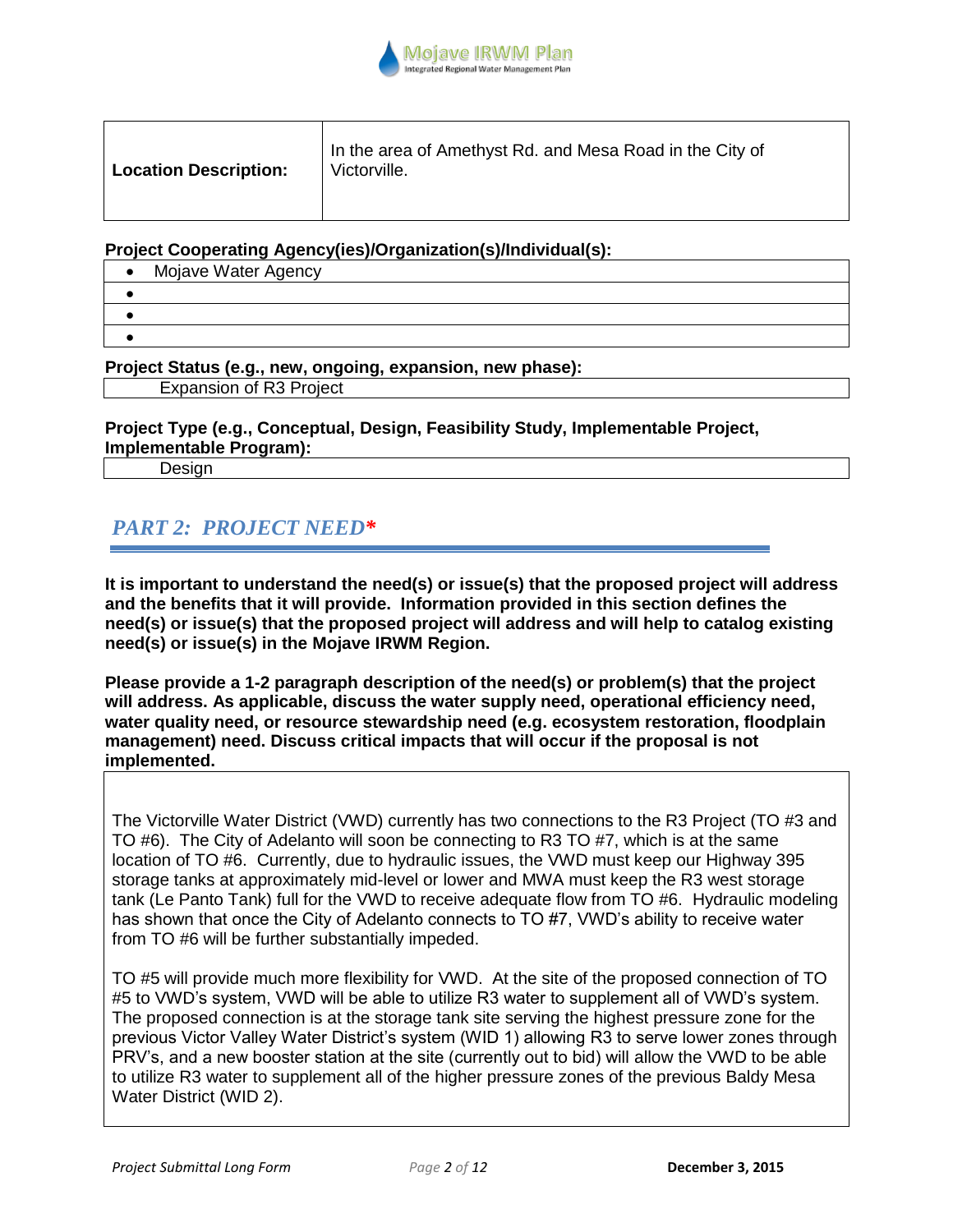

Additionally, R3 water at the TO #5 site can be utilized for blending to meet Arsenic and future Chromium 6 compliance. The groundwater well field in the proposed TO #5 area currently pump into a raw water line where blending takes place to meet Arsenic compliance. An R3 connection at this site could be utilized to greatly assist with the blending scheme since R3 water is very low in Arsenic concentration.

## *PART 3: PROJECT DESCRIPTION\**

**A general description of the proposed project is needed. This section will provide information associated with the project concept, general project information, and readiness to proceed. It is recognized that much of the requested information may not be available for projects that are at a conceptual level of project development. We appreciate and need your ideas.** 

### **Please provide a 1-2 paragraph description of the project including the general project concept, what will be constructed/implemented, how the constructed project will function, and treatment methods, as appropriate.**

A new R3 turnout will be constructed in the area of Amethyst Road and Mesa Road in the City of Victorville. A turnout at this location was originally proposed in the early stages of the R3 Project planning and it is believed that a 'tee' with a blind flange is already in place on the R3 west conveyance line at the site of the proposed TO #5. A Turnout facility will be constructed that is basically identical to the other existing R3 Turnouts. From the TO, approximately one mile of raw water pipe will be installed directly north and connect to VWD's facility #129 at the corner of Amethyst Road and Sycamore Road in the City of Victorville. Once at Site #129, R3 water will be disinfected with Sodium Hypochlorite before entering into VWD's distribution system. R3 water utilized for blending will not be disinfected at Site #129 since all of the blended water is chlorinated at the point of compliance.

Once constructed, the R3 TO #5 will function as a supplemental water supply, when available, to serve VWD customers and will assist the VWD with meeting water quality regulations as a less expensive alternative to costly Ion Exchange and Coagulation/Filtration water treatment, currently utilized by the VWD.

### **If applicable, list surface water bodies and groundwater basins associated with the proposed project:**

| Alto subarea groundwater basin<br>٠ |  |
|-------------------------------------|--|
|                                     |  |
|                                     |  |
|                                     |  |

**Please identify up to three available documents which contain information specific to the proposed project and associated benefits (this information helps determine the technical justification and feasibility):**

- Preliminary Design Report, MW METERING STATION TURNOUT #5 Jan 2018
- 2018 Water Master Plan, Section 2.3.2. PURCHASED WATER
- 2009 20-YEAR COMPREHENSIVE WATER MASTER PLAN, Section 5 Water Supplies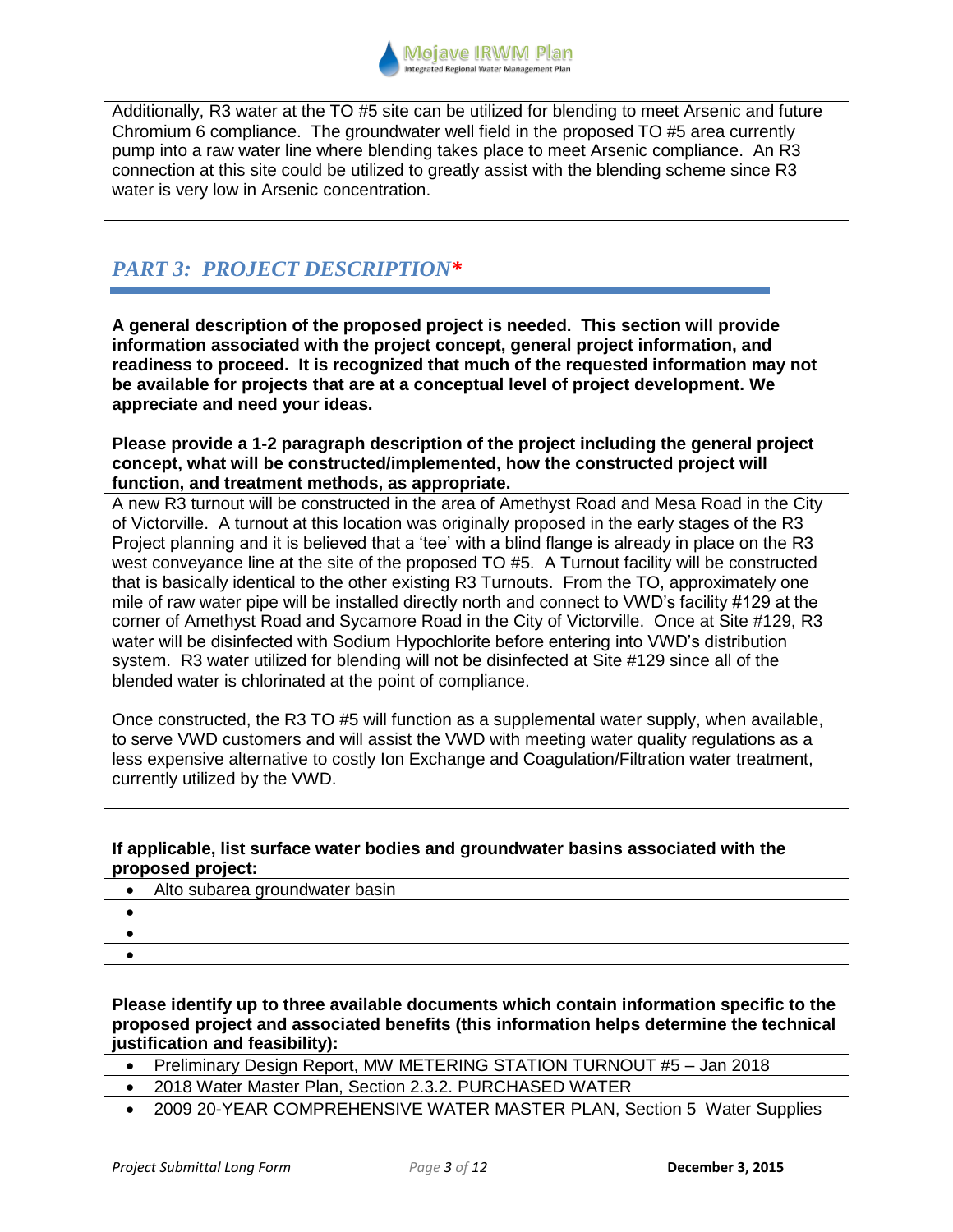

# **How do you rate the technical feasibility of the proposed project?**

| X High | The technical feasibility is well-documented and is based on similar successful<br>projects and/or the project uses common and widely accepted technology/practices<br>and/or the project includes or is based on pilot studies or similar results. |
|--------|-----------------------------------------------------------------------------------------------------------------------------------------------------------------------------------------------------------------------------------------------------|
| Medium | The project does not use common or widely accepted technology/practices, but<br>substantial documentation is available on proposed benefits and project success.                                                                                    |
| Low    | The project has not been done before and technical feasibility is not adequately<br>documented.                                                                                                                                                     |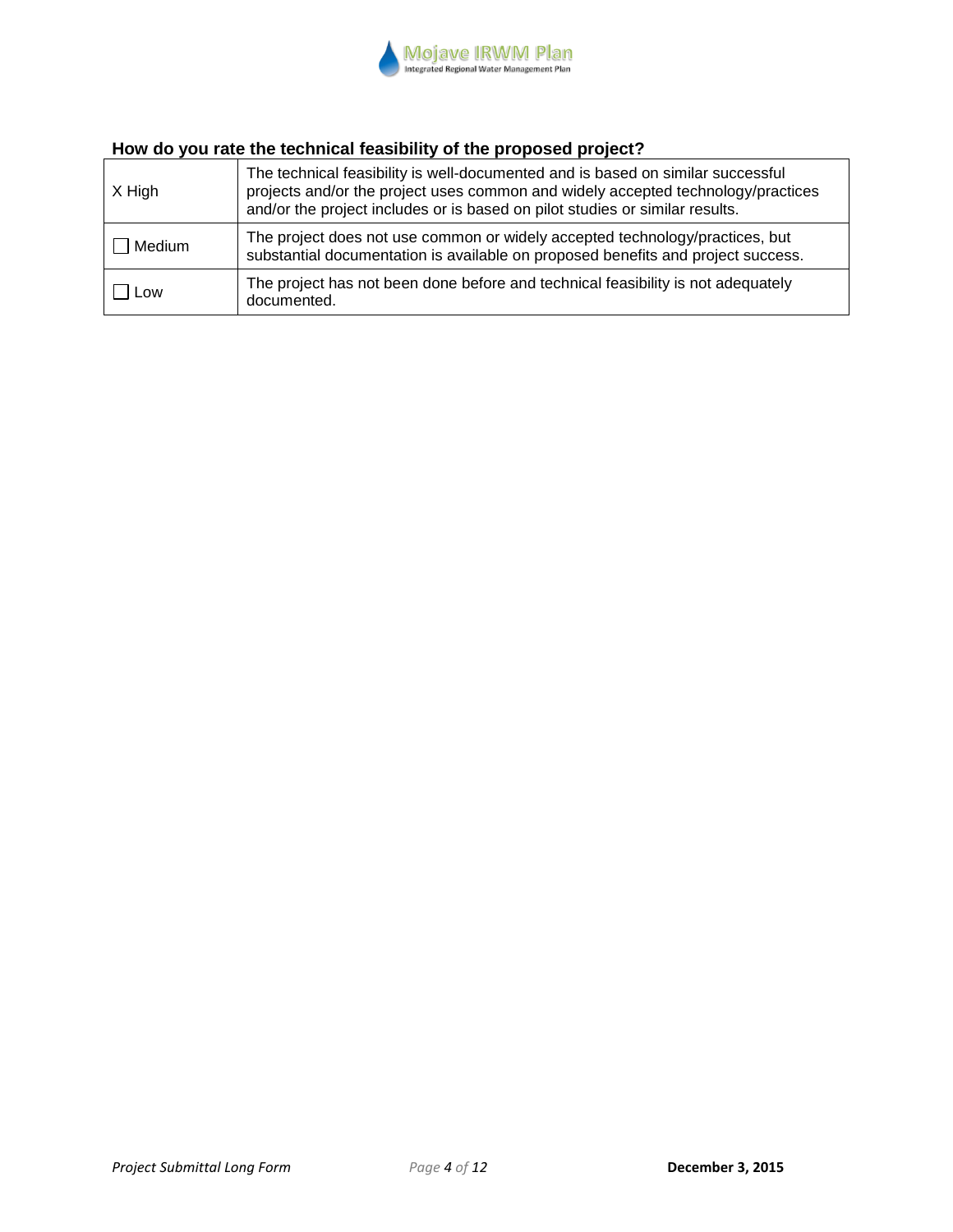

## *PART 4: IRWM PLAN OBJECTIVES ADDRESSED BY PROJECT \**

## **Describe how the project meets any of the following Mojave IRWM Plan Objectives:**

|     | <b>Mojave IRWM Plan Objective</b>                                                                                                                                                                    |                                     | <b>Contribution</b> |                     | <b>Description</b>                                                                                                                                                                                           |
|-----|------------------------------------------------------------------------------------------------------------------------------------------------------------------------------------------------------|-------------------------------------|---------------------|---------------------|--------------------------------------------------------------------------------------------------------------------------------------------------------------------------------------------------------------|
| 1.  | Balance average annual future water<br>demands with available future<br>supplies to ensure sustainability<br>throughout the Region between now<br>and the 2035 planning horizon and<br>beyond.       | X<br>Primary                        | Secondary           | $\Box$<br>NA.       | R3 water at TO #5 will be utilized<br>whenever available to offset<br>Arsenic removal costs and<br>potential future Chromium 6<br>treatment costs while meeting<br>customer demands long into the<br>future. |
| 3.  | Maintain stability in previously<br>overdrafted groundwater basins and<br>reduce overdraft in groundwater<br>basins experiencing ongoing water<br>table declines.                                    | X<br>Primary                        | Secondary           | $\Box$<br><b>NA</b> | Utilizes imported SWP water via<br>MWA percolation facilities to offset<br>pumping groundwater from local<br>aquifer.                                                                                        |
| 7.  | Provide support and assistance to<br>Disadvantaged Communities and<br>help facilitate projects and programs<br>that benefit those communities.                                                       | $\mathsf{L}$<br>Primary             | Secondary           | X<br>NA             |                                                                                                                                                                                                              |
| 8.  | Protect and restore sensitive<br>environmental areas in coordination<br>with land use and conservation plans<br>to support stewardship and<br>awareness of environmental<br>resources.               | $\vert \ \ \vert$<br>Primary        | Secondary           | X<br><b>NA</b>      |                                                                                                                                                                                                              |
| 9.  | Improve stormwater management<br>throughout the Plan area.                                                                                                                                           | П<br>Primary                        | П<br>Secondary      | X<br>NA             |                                                                                                                                                                                                              |
| 2.  | Continue improving regional water<br>use efficiency by implementing a<br>portfolio of conservation actions that<br>are regionally cost-effective.                                                    | Primary                             | Secondary           | X<br><b>NA</b>      |                                                                                                                                                                                                              |
| 10. | Preserve local beneficial uses as it<br>relates to water quality of water<br>supplied by each source, including<br>groundwater, stormwater, surface<br>water, imported water, and recycled<br>water. | $\overline{\phantom{a}}$<br>Primary | X<br>Secondary      | NA.                 | Using R3 water to offset<br>groundwater pumping in the local<br>area assists in preserving<br>beneficial uses as it relates to the<br>local groundwater basin.                                               |
| 11. | Obtain financial assistance from<br>outside sources to help implement<br>this Plan across a range of project<br>sizes during the planning horizon.                                                   | Primary                             | Secondary           | X<br><b>NA</b>      |                                                                                                                                                                                                              |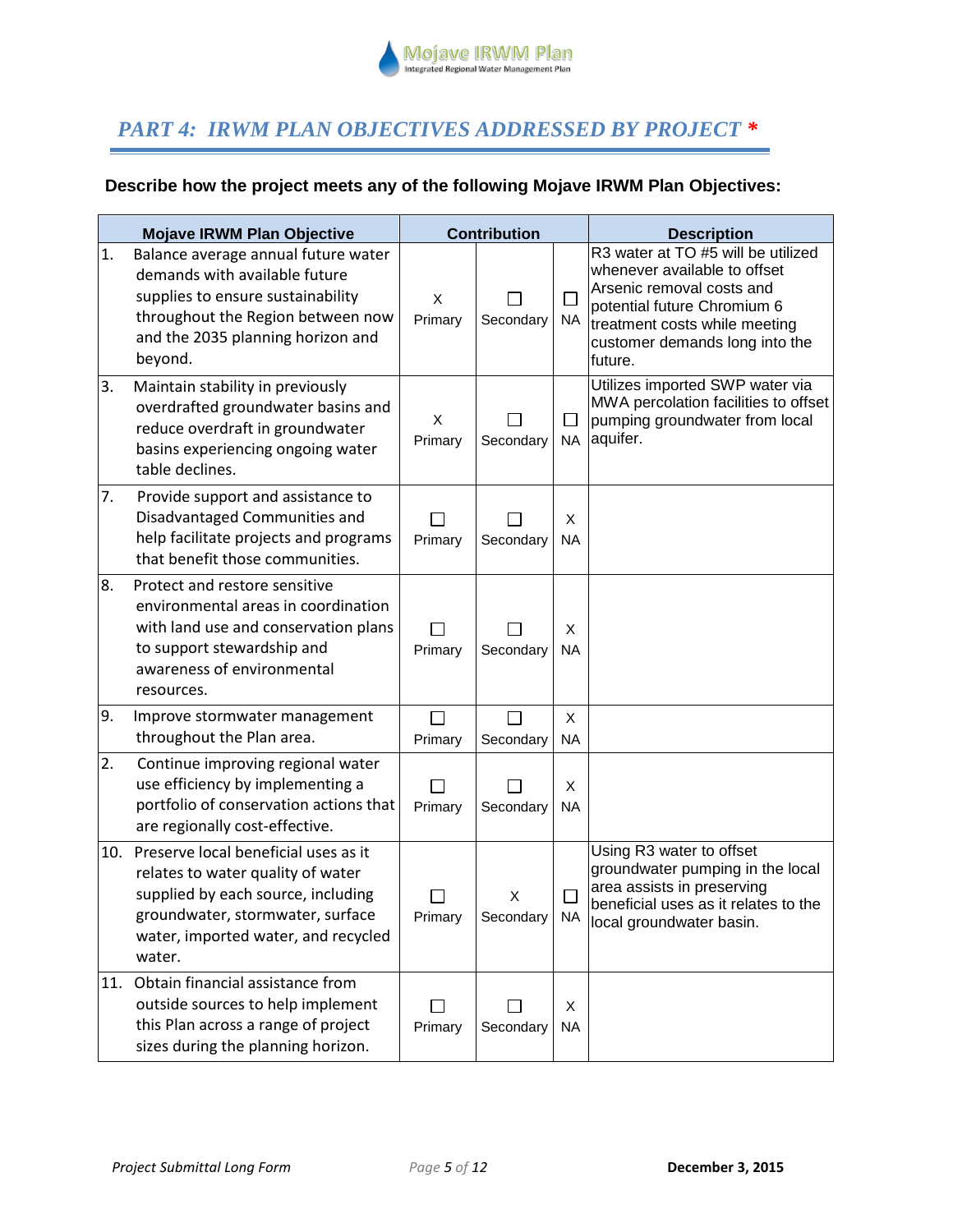

|     | <b>Mojave IRWM Plan Objective</b>                                                                                                                                                                                                                                                                                                                                                                                   |                         | <b>Contribution</b> |                      | <b>Description</b>                                                                                                                                                                                                                                                                                |
|-----|---------------------------------------------------------------------------------------------------------------------------------------------------------------------------------------------------------------------------------------------------------------------------------------------------------------------------------------------------------------------------------------------------------------------|-------------------------|---------------------|----------------------|---------------------------------------------------------------------------------------------------------------------------------------------------------------------------------------------------------------------------------------------------------------------------------------------------|
|     | 13. Identify and establish reliable funding<br>sources to maintain, modernize and<br>improve water infrastructure to<br>ensure a high quality, resilient and<br>reliable water supply.                                                                                                                                                                                                                              | Primary                 | Secondary           | х<br><b>NA</b>       |                                                                                                                                                                                                                                                                                                   |
|     | 14. Increase the use of recycled water in<br>the Region while maintaining<br>compliance with the Mojave Basin<br>Area Judgment.                                                                                                                                                                                                                                                                                     | $\mathsf{L}$<br>Primary | Secondary           | X<br><b>NA</b>       |                                                                                                                                                                                                                                                                                                   |
| 4.  | Address the State policy goal of<br>reducing reliance on the Delta by<br>meeting water demands with<br>alternative sources of supply during<br>times when State Water Project<br>(SWP) supplies are reduced or<br>unavailable due to droughts,<br>outages, environmental and<br>regulatory restrictions, or other<br>reasons.                                                                                       | П<br>Primary            | X<br>Secondary      | $\perp$<br><b>NA</b> | Stored R3 groundwater can still be<br>utilized during times when SWP<br>supplies are reduced or<br>unavailable provided there is<br>ample R3 water stored in the<br>regional aquifer.                                                                                                             |
| 5.  | Optimize the use of the Region's<br>water related assets to maximize<br>available supplies to meet projected<br>demands while mitigating against<br>risks. Water related assets to be<br>optimized include financial<br>resources, groundwater storage<br>programs, available imported water<br>supplies, transfer and exchange<br>opportunities, available physical<br>infrastructure, and management<br>policies. | X<br>Primary            | Secondary           | <b>NA</b>            | The R3 project is a major water<br>related asset to the region. In<br>constructing an additional turnout,<br>the VWD will be able to continue<br>using R3 to its fullest potential<br>even after the City of Adelanto<br>connects to R3 and utilizes R3<br>water to meet their system<br>demands. |
| 12. | Improve public awareness of water<br>supply, conservation, water quality,<br>and environmental stewardship<br>challenges and opportunities<br>throughout the planning horizon.                                                                                                                                                                                                                                      | П<br>Primary            | Secondary           | X<br><b>NA</b>       |                                                                                                                                                                                                                                                                                                   |
| 6.  | Prevent land subsidence throughout<br>the Region.                                                                                                                                                                                                                                                                                                                                                                   | $\Box$<br>Primary       | Secondary           | X<br><b>NA</b>       |                                                                                                                                                                                                                                                                                                   |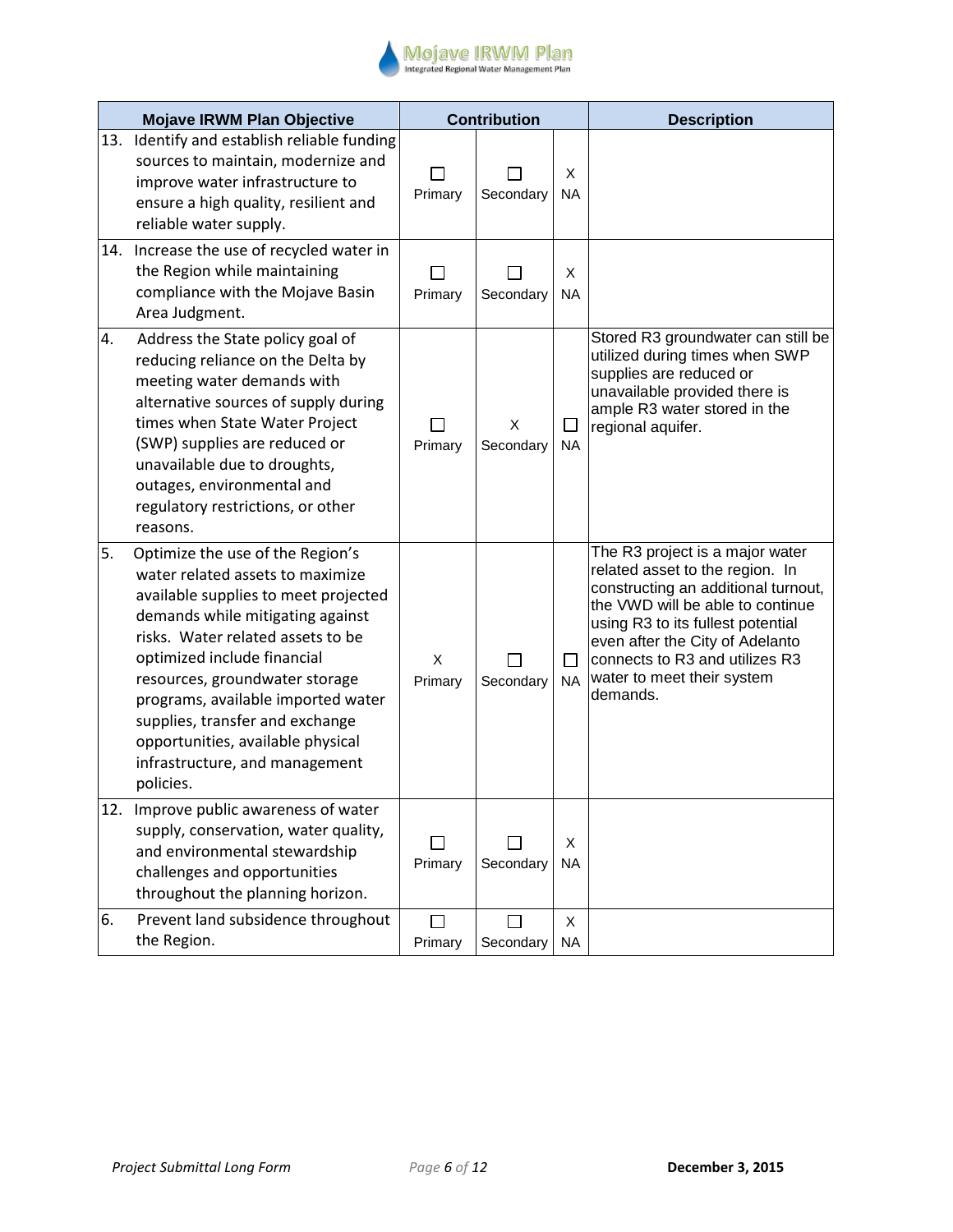

## *PART 5: RESOURCE MANAGEMENT STRATEGIES\**

### **Please indicate California Water Plan strategies addressed by the proposed project. (Check all that apply)**

|                              | <b>Reduce Water Demands</b>                         |                 |                                                |  |  |
|------------------------------|-----------------------------------------------------|-----------------|------------------------------------------------|--|--|
| Primary                      | Secondary                                           | X <sub>NA</sub> | <b>Agricultural Water Use Efficiency</b>       |  |  |
| Primary                      | Secondary                                           | X NA            | Urban Water Use Efficiency                     |  |  |
|                              | <b>Improve Operational Efficiency and Transfers</b> |                 |                                                |  |  |
| Primary                      | X Secondary                                         | $\neg$ NA       | Conveyance - Delta, Regional/Local             |  |  |
| Primary                      | X Secondary                                         | $\neg$ NA       | <b>System Reoperation</b>                      |  |  |
| Primary                      | Secondary                                           | X NA            | <b>Water Transfers</b>                         |  |  |
| Primary                      | Secondary                                           | X NA            | Other (Please State):                          |  |  |
| <b>Increase Water Supply</b> |                                                     |                 |                                                |  |  |
| X Primary                    | Secondary                                           | $\Box$ NA       | Conjunctive Management and Groundwater Storage |  |  |
| Primary                      | Secondary                                           | X NA            | Desalination - Brackish/Seawater               |  |  |
| Primary                      | Secondary                                           | X <sub>NA</sub> | <b>Precipitation Enhancement</b>               |  |  |
| Primary                      | Secondary                                           | X <sub>NA</sub> | Recycled Municipal Water                       |  |  |
| Primary                      | Secondary                                           | X <sub>NA</sub> | Surface Storage - CALFED or Regional/Local     |  |  |
| Primary                      | Secondary                                           | $\neg$ NA       | Other (Please State): ____                     |  |  |
| <b>Improve Water Quality</b> |                                                     |                 |                                                |  |  |
| X Primary                    | Secondary                                           | $\sqsupset$ NA  | Drinking Water Treatment and Distribution      |  |  |
| Primary                      | X Secondary                                         | <b>NA</b>       | Groundwater/Aquifer Remediation                |  |  |
| Primary                      | X Secondary                                         | <b>NA</b>       | Matching Quality to Use                        |  |  |
| Primary                      | Secondary                                           | X NA            | <b>Pollution Prevention</b>                    |  |  |
| Primary                      | Secondary                                           | X NA            | Salt and Salinity Management                   |  |  |
| Primary                      | Secondary                                           | X NA            | <b>Urban Runoff Management</b>                 |  |  |
| Primary                      | Secondary                                           | X NA            | Other (Please State)                           |  |  |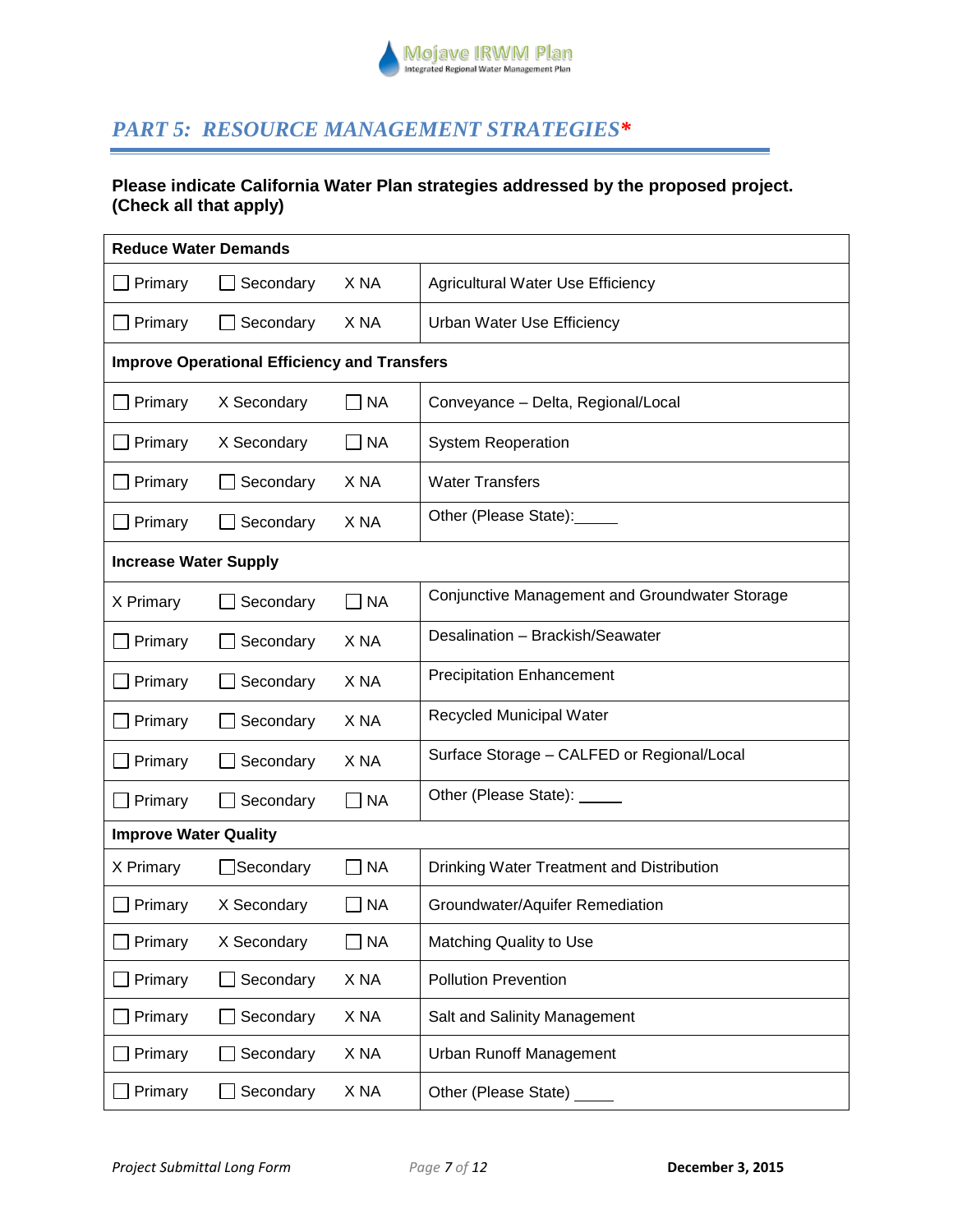

| <b>Practice Resource Stewardship</b> |                                      |                             |                                                    |  |  |
|--------------------------------------|--------------------------------------|-----------------------------|----------------------------------------------------|--|--|
| Primary                              | Secondary                            | X NA                        | Agricultural Lands Stewardship                     |  |  |
| X Primary                            | Secondary                            | <b>NA</b><br>$\blacksquare$ | Economic Incentives (loans, grants, water pricing) |  |  |
| Primary                              | Secondary                            | X NA                        | <b>Ecosystem Restoration</b>                       |  |  |
| Primary                              | Secondary                            | X NA                        | Forest Management                                  |  |  |
| Primary                              | X Secondary                          | $\Box$ NA                   | Land Use Planning and Management                   |  |  |
| Primary                              | Secondary                            | X NA                        | Recharge Areas Protection                          |  |  |
| Primary                              | Secondary                            | X NA                        | Water-Dependent Recreation                         |  |  |
| Primary                              | X Secondary                          | <b>NA</b>                   | <b>Watershed Management</b>                        |  |  |
| Primary                              | Secondary                            | <b>NA</b>                   | Other (Please State):                              |  |  |
|                                      | <b>Improve Flood Risk Management</b> |                             |                                                    |  |  |
| Primary                              | Secondary                            | X NA                        | Flood Risk Management                              |  |  |
| <b>Other Strategies</b>              |                                      |                             |                                                    |  |  |
| Primary                              | Secondary                            | X NA                        | Please State:                                      |  |  |

| Is the proposed project an element or<br>phase of a regional or larger program? | X Yes     No |
|---------------------------------------------------------------------------------|--------------|
| If yes, please identify the program                                             | R3 Project   |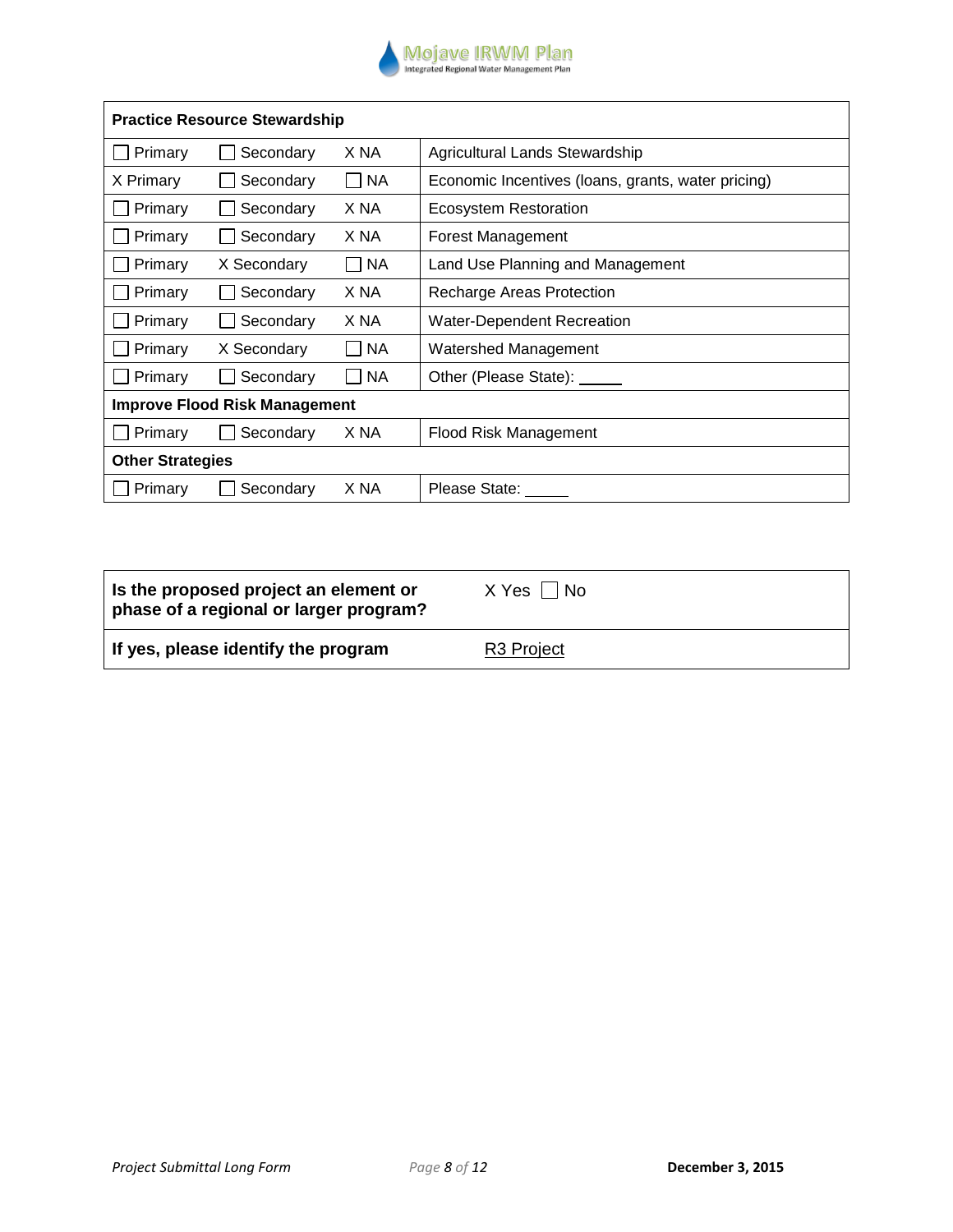

# *PART 6: PROJECT READINESS\**

| <b>Item</b>                                            | <b>Status</b><br>(e.g., not initiated, in<br>process, complete, N/A) | <b>Expected Completion Date</b> |
|--------------------------------------------------------|----------------------------------------------------------------------|---------------------------------|
| <b>Conceptual Plans</b>                                | N/A                                                                  | (mm/dd/yyyy)<br>N/A             |
| <b>Feasibility Study</b>                               | N/A                                                                  | (mm/dd/yyyy)<br>N/A             |
| <b>Preliminary Design and</b><br><b>Cost Estimates</b> | 90%                                                                  | (mm/dd/yyyy)<br>12/20/2018      |
| <b>CEQA/NEPA</b>                                       | 50%                                                                  | (mm/dd/yyyy)<br>04/26/2019      |
| <b>Permits</b>                                         | 10%                                                                  | (mm/dd/yyyy)<br>04/26/2019      |
| <b>Construction Drawings</b>                           | 30%                                                                  | (mm/dd/yyyy)<br>04/26/2019      |
| <b>Funding</b>                                         | 100%                                                                 | (mm/dd/yyyy)<br>N/A             |

**For projects that do not include construction, please briefly describe the project's readiness-to proceed.**

**N/A**

### **Have funding sources been identified for implementation of the project? Please provide a brief explanation.**

**The project is identified in the VWD's Capital Improvement Plan and will be funded by customer rates.**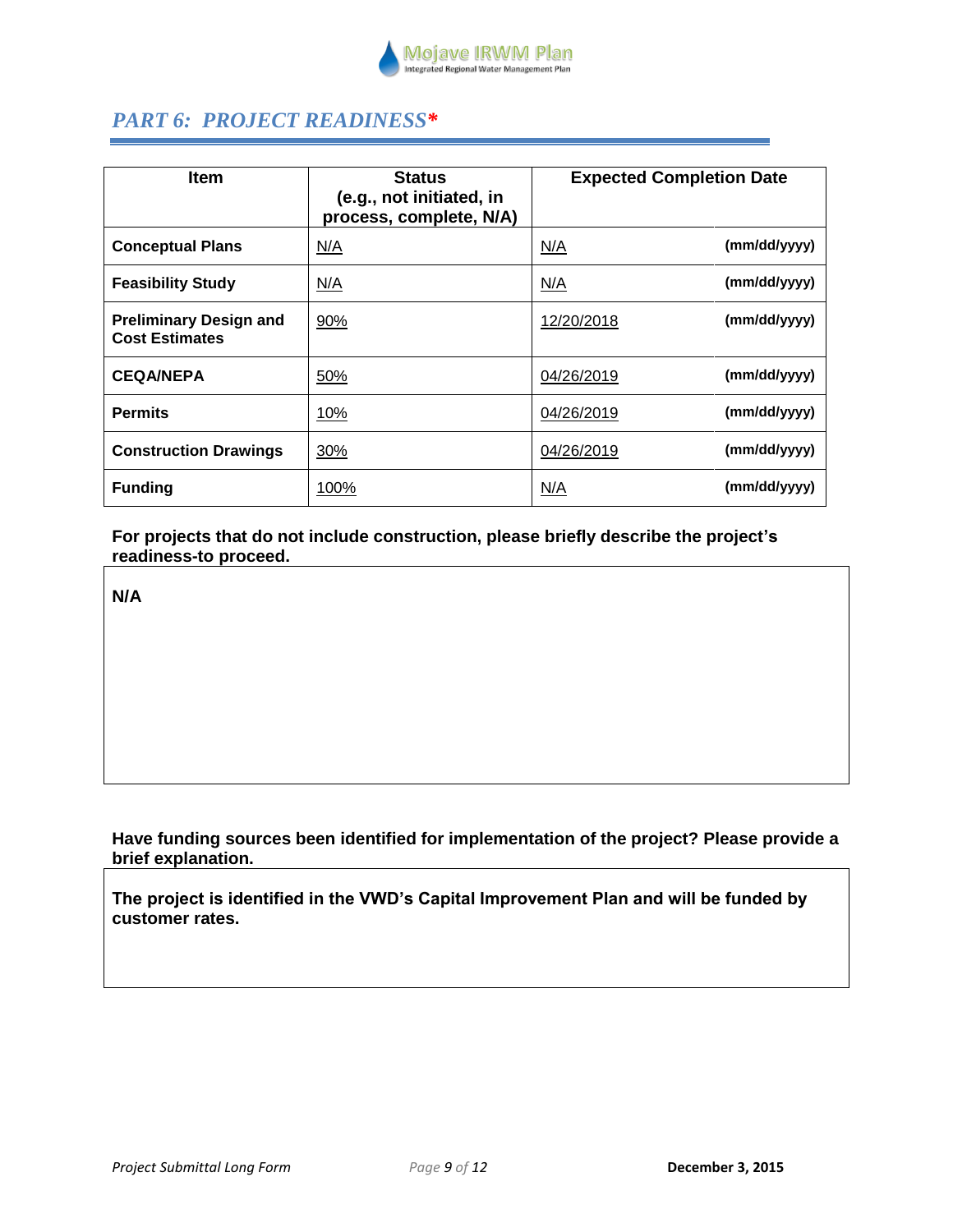

# *PART 7: PROJECT BENEFITS\**

**Please provide a 1-2 paragraph description of the benefit(s) that the project will address. Information provided will be used in the assessment of project benefits. Quantify benefits to the extent possible (e.g., project will result in x acre-feet of water savings, project will benefit x acres of habitat)**

- **1. The project will enable the VWD to continue utilizing the full benefits of the R3 project after the City of Adelanto connects and utilizes R3 TO #7.**
- **2. The project will provide more flexibility to the VWD by constructing the new TO at a location where R3 water can supplement all of VWD's pressure zones through booster pumps and pressure reducing valves.**
- **3. The project will assist the VWD with regulatory compliance by adding low Arsenic and Chromium R3 water to VWD's blending system for water quality compliance.**
- **4. The project will aid in keeping treatment costs low by enabling VWD to utilize R3 water to meet regulatory compliance rather than very costly Ion Exchange and Coagulation/Filtration treatment.**
- **5. The project will utilize imported water to offset pumping of the local groundwater aquifer.**

| Does the project address environmental justice issues (including helping reduce<br>inequitable distribution of environmental burdens and access to environmental goods)? |                                                                                             |                   |  |  |  |
|--------------------------------------------------------------------------------------------------------------------------------------------------------------------------|---------------------------------------------------------------------------------------------|-------------------|--|--|--|
| <b>Yes</b>                                                                                                                                                               | <b>No</b>                                                                                   | <b>X Not Sure</b> |  |  |  |
|                                                                                                                                                                          | Does the project address critical water issues (including water supply or water quality) of |                   |  |  |  |
| a disadvantaged community?                                                                                                                                               |                                                                                             |                   |  |  |  |
| X Yes                                                                                                                                                                    | <b>No</b>                                                                                   | <b>Not Sure</b>   |  |  |  |
| Does the project provide specific benefits to critical water issues for Native American                                                                                  |                                                                                             |                   |  |  |  |
| tribal communities?                                                                                                                                                      |                                                                                             |                   |  |  |  |
| <b>Yes</b>                                                                                                                                                               | X No                                                                                        | <b>Not Sure</b>   |  |  |  |
| If yes, please identify the tribal community:                                                                                                                            |                                                                                             |                   |  |  |  |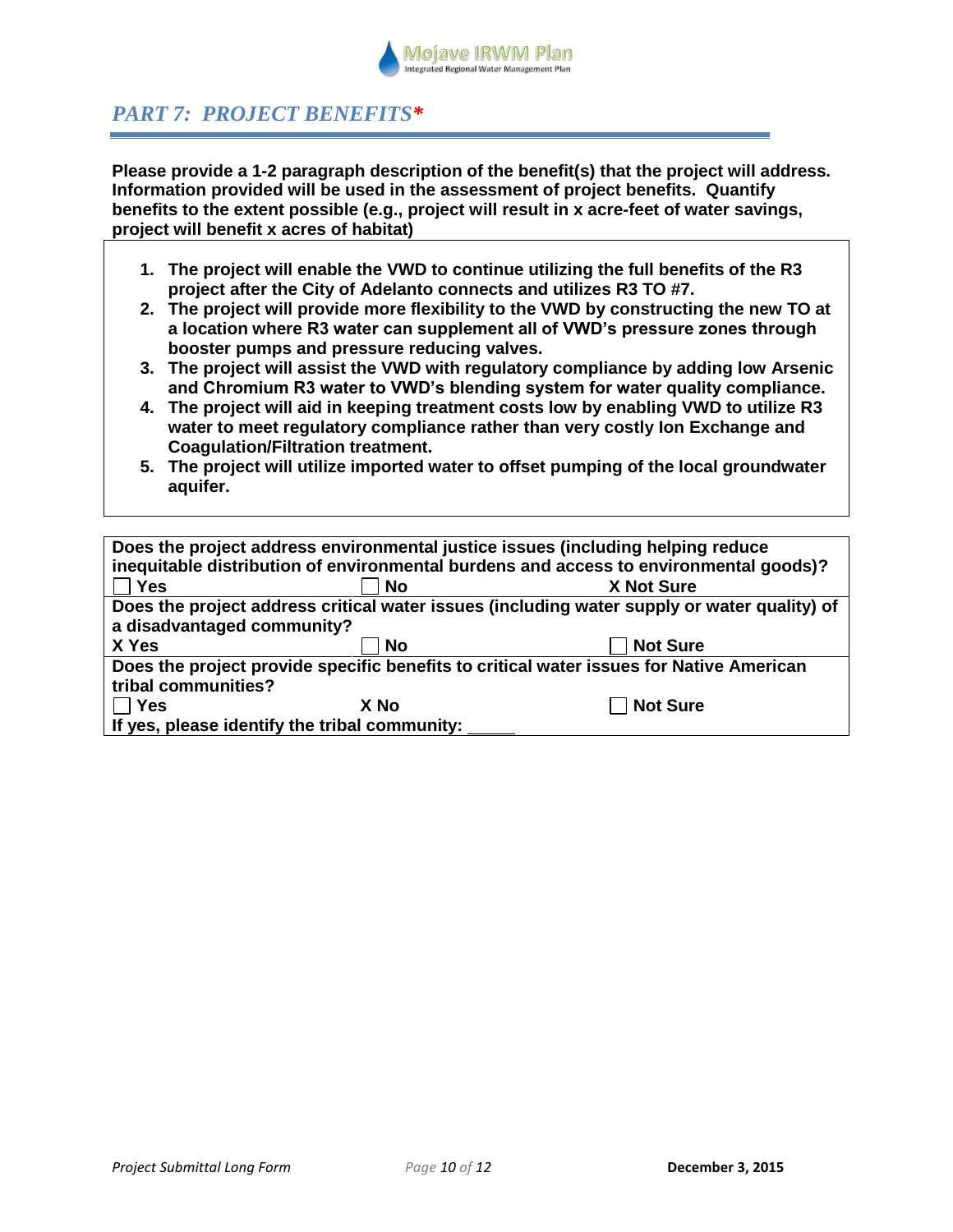

## **Please indicate to what extent your project contributes to Climate Change Response Actions.**

| <b>Adaptation to Climate Change</b>                        |                                                                                                                            |  |  |
|------------------------------------------------------------|----------------------------------------------------------------------------------------------------------------------------|--|--|
| X                                                          | Increases Water Supply Reliability                                                                                         |  |  |
| X                                                          | Advances/ Expands Conjunctive Management of Multiple Water Supply Sources                                                  |  |  |
|                                                            | Increases Water Use and/or Reuse Efficiency                                                                                |  |  |
| X                                                          | Provides Additional Water Supply                                                                                           |  |  |
| X                                                          | Promotes Water Quality Protection                                                                                          |  |  |
|                                                            | <b>Reduces Water Demand</b>                                                                                                |  |  |
|                                                            | Advances/Expands Water Recycling                                                                                           |  |  |
|                                                            | Promotes Urban Runoff Reuse                                                                                                |  |  |
|                                                            | <b>Addresses Sea Level Rise</b>                                                                                            |  |  |
|                                                            | Addresses other Anticipated Climate Change Impact (e.g. through water management<br>system modifications)<br>Please State: |  |  |
|                                                            | Improves Flood Control (e.g. through wetlands restoration, management, protection)                                         |  |  |
|                                                            | <b>Promotes Habitat Protection</b>                                                                                         |  |  |
|                                                            | <b>Establishes Migration Corridors</b>                                                                                     |  |  |
|                                                            | Re-establishes River-Floodplain Hydrologic Continuity                                                                      |  |  |
|                                                            | Re-introduces Anadromous Fish Populations to Upper Watersheds                                                              |  |  |
|                                                            | Enhances and Protects Upper Watershed Forests and Meadow Systems                                                           |  |  |
|                                                            | Other (Please State):                                                                                                      |  |  |
|                                                            | Other (Please State): ______                                                                                               |  |  |
| Reduces Greenhouse Gas Emissions and/or Energy Consumption |                                                                                                                            |  |  |
|                                                            | Promotes Energy-Efficient Water Demand Reduction or Increases Water Use Efficiency                                         |  |  |
| X                                                          | Improves Water System Energy Efficiency                                                                                    |  |  |
|                                                            | Advances/Expands Water Recycling                                                                                           |  |  |
|                                                            | Promotes Urban Runoff Reuse that Leads to Reduced Energy Demand                                                            |  |  |
|                                                            | Promotes Use of Renewable Energy Sources                                                                                   |  |  |
|                                                            | Contributes to Carbon Sequestration (e.g. through vegetation growth)                                                       |  |  |
|                                                            | Other (Please State):                                                                                                      |  |  |